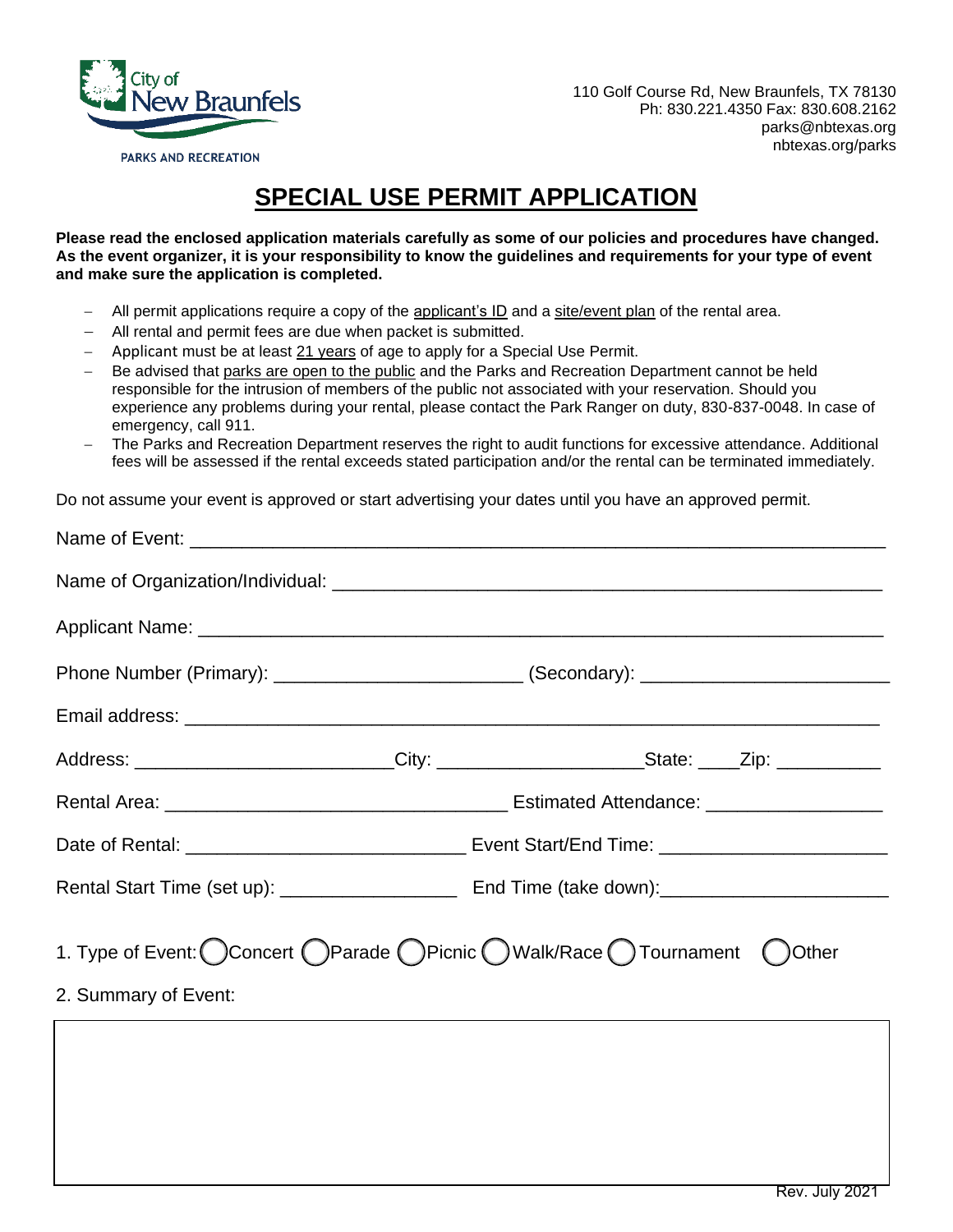| 3. Will the majority of participants be under 20 years of age? $\Box$ Yes $\Box$ No |  |
|-------------------------------------------------------------------------------------|--|
| If yes, number of adults in attendance?                                             |  |

*Two adult chaperones, 21 years or older, are required for every 50 participants that are 20 years of age or younger. Chaperones shall be present when the rental begins and remain present through the completion of the rental and until all participants 20 years of age or younger have left the park grounds.*

| No<br>4. Will the event include music or amplified sound?<br>Yes<br>If yes, a \$25 permit fee is required.                                                                                                                                                                                                                                                                                                                                                                                                                                                                                                                                                                                                                                                |
|-----------------------------------------------------------------------------------------------------------------------------------------------------------------------------------------------------------------------------------------------------------------------------------------------------------------------------------------------------------------------------------------------------------------------------------------------------------------------------------------------------------------------------------------------------------------------------------------------------------------------------------------------------------------------------------------------------------------------------------------------------------|
| 5. Will you be using an oversized grill or catering/food truck?<br>No<br>Yes<br>If yes, a \$25 permit fee is required per truck.                                                                                                                                                                                                                                                                                                                                                                                                                                                                                                                                                                                                                          |
| 6. Will the event include Inflatable Amusement Rides/Games?<br>No<br>Yes<br>If yes, a \$25 permit fee is required.                                                                                                                                                                                                                                                                                                                                                                                                                                                                                                                                                                                                                                        |
| 7. Will an entry fee be charged?<br>No<br>Yes<br>If yes, fee amount and type:<br>If walk/run, \$50 permit fee is required.                                                                                                                                                                                                                                                                                                                                                                                                                                                                                                                                                                                                                                |
| 8. Will there be tents larger than 20'x20'?<br>lNo<br>Yes<br>If yes, a permit from the City is required. Tents may not be staked into the ground.                                                                                                                                                                                                                                                                                                                                                                                                                                                                                                                                                                                                         |
| 9. Will there be more than 200 people attending?<br>Yes<br>No                                                                                                                                                                                                                                                                                                                                                                                                                                                                                                                                                                                                                                                                                             |
| Two portable toilets and one hand wash station for each 200 estimated attendees are required at each event. At<br>least one (1) of the portable toilets must be wheelchair accessible. Portable toilets must be in place three (3) hours<br>prior to advertised start of event and placed in a location designated by the Parks and Recreation Department.<br>Additional portable toilets may be required at those parks or locations that do not have restroom facilities. Portable<br>toilets must be picked up within one business day after event. The renter is responsible for the care and cleaning of<br>portable toilets. *Portable toilets are REQUIRED for all Walks/Runs* Receipt or rental confirmation must be<br>submitted prior to rental |
| <b>Dumpster requirement:</b> Renter may be required to provide, at minimum, one eight-yard (8) dumpster depending on<br>the level of park use on the day of the event.                                                                                                                                                                                                                                                                                                                                                                                                                                                                                                                                                                                    |
| 10. Will there be food that is not pre-packaged?<br>Yes<br>No<br>If yes, and rental is open to the public, a Food Permit is required. Contact City Hall.                                                                                                                                                                                                                                                                                                                                                                                                                                                                                                                                                                                                  |

11*.* Will your rental include athletic fields for a tournament or other multi-day, multi-hour event or program?  $|$  | Yes | | No

*If yes, coordination with the Athletic Supervisor and the Athletic Field Special Use Request is required.* 

#### **Complete the following permits as applicable to your event.**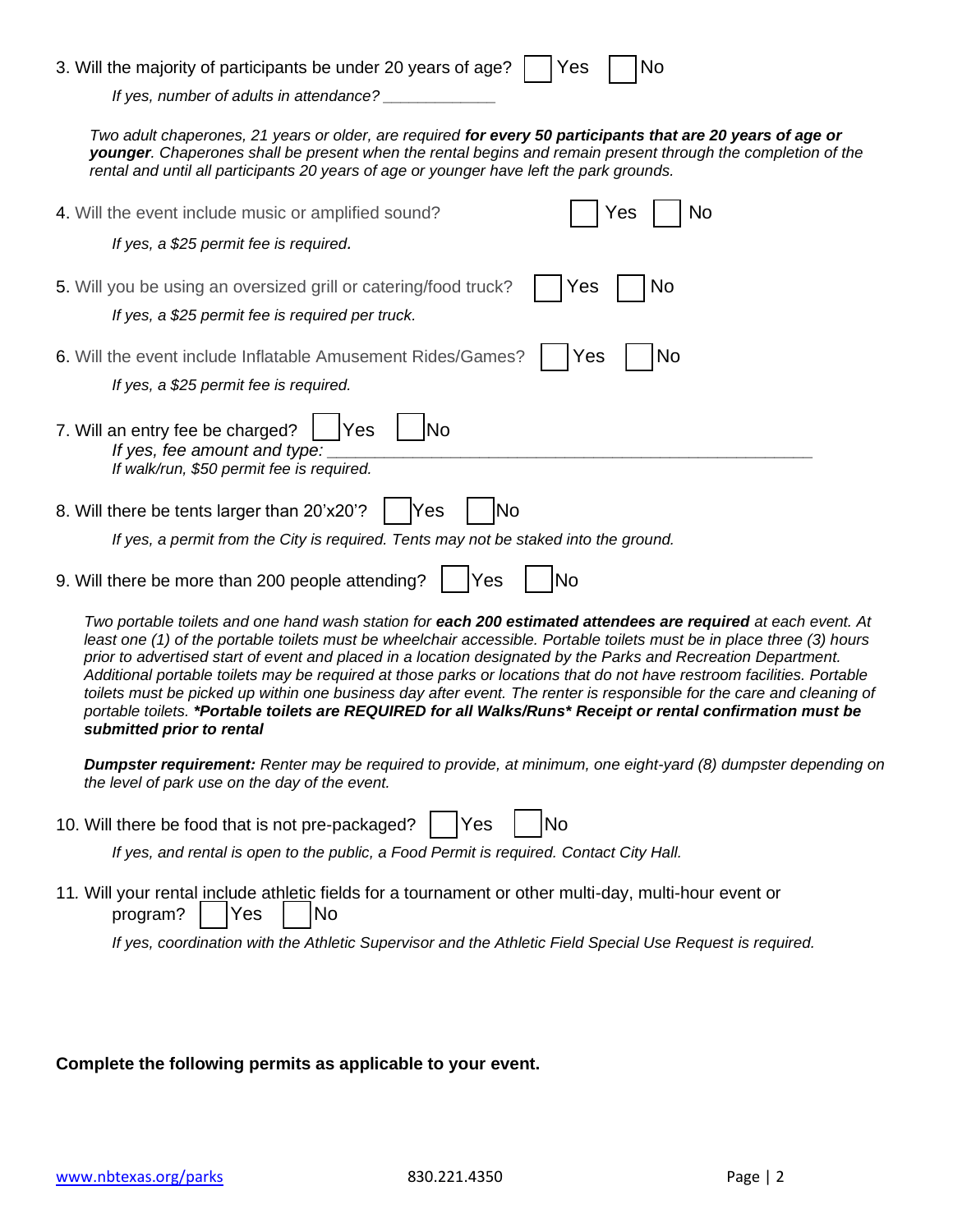## **Amplified Sound Permit Request Fee: \$25**

| Area(s) Reserved                 | <b>Permitted</b><br>Time | <b>Max</b><br><b>Hours</b> | <b>Type of Sound</b> | <b>Start</b><br>Time | End<br><b>Time</b> |
|----------------------------------|--------------------------|----------------------------|----------------------|----------------------|--------------------|
| Dance Slab                       | 8am-10pm                 | 4                          |                      |                      |                    |
| Picnic Area #11                  | 8am-10pm                 | 4                          |                      |                      |                    |
| Pavilion #16                     | 8am-10pm                 | 4                          |                      |                      |                    |
| <b>Cypress Bend Pavilion</b>     | 8am-Dusk                 | 4                          |                      |                      |                    |
| <b>Fischer Park Amphitheater</b> | 8am-9pm                  | 2                          |                      |                      |                    |
| <b>Faust Street Bridge</b>       | 8am-9pm                  | っ                          |                      |                      |                    |
| Other:                           |                          |                            |                      |                      |                    |

- 1. The Parks and Recreation Department has discretion for approval of permits based on park activity level on the day of the rental.
- 2. Please be considerate of other patrons near you and residents living next to parks. Although you may receive permission for this activity, the Police Department/Park Rangers can still issue a citation for amplified sound/live music violating the noise ordinance. You may be asked to lower the volume.
- 3. Park Rangers will monitor decibel levels during the duration of the event. If found in violation, the permit can be revoked, and the amplified sound/live music shut down.



*I certify that I have read the Permit Regulations and that the above information is true and correct.*

#### **Ordinance 82-9 Noise Prohibitions**

- c) **Maximum permissible sound levels.** No person shall conduct, permit or allow any activity or sound source to produce a measurable sound that exceeds the applicable dB(A) level listed below when measured, subject to the exception stated for residential districts only, at the nearest public right-of-way to the offending residence or business:
- (1) Residential district.
- a. Up to 85 decibels from 10:00 a.m. to 10:00 p.m.
- b. Up to 75 decibels at all other times.

A police officer taking a noise measurement in a residential district may take the measurement from either the closest public right-of-way to the offending residence or with the consent of a complainant, may take the measurement from the property line of the complainant.

#### **Ordinance 82-10 Noise prohibitions, public right-of-way and property**

- a) In addition to the general noise prohibition, it shall be unlawful for any person or persons to play, use, operate or permit to be played, used or operated any radio, tape recorder, cassette player, compact disc player, DVD player, MP3 player or other machine or devise for reproducing sound, if the sound generated is audible at a distance of 50 feet or more from the device producing the sound and the device is located in or on any of the following:
	- (1) Any public property, including any public street, highway, building, sidewalk, park, waterway or thoroughfare;
- b) The prohibitions of this section shall not apply to any athletic event, cultural event or concert authorized by the city.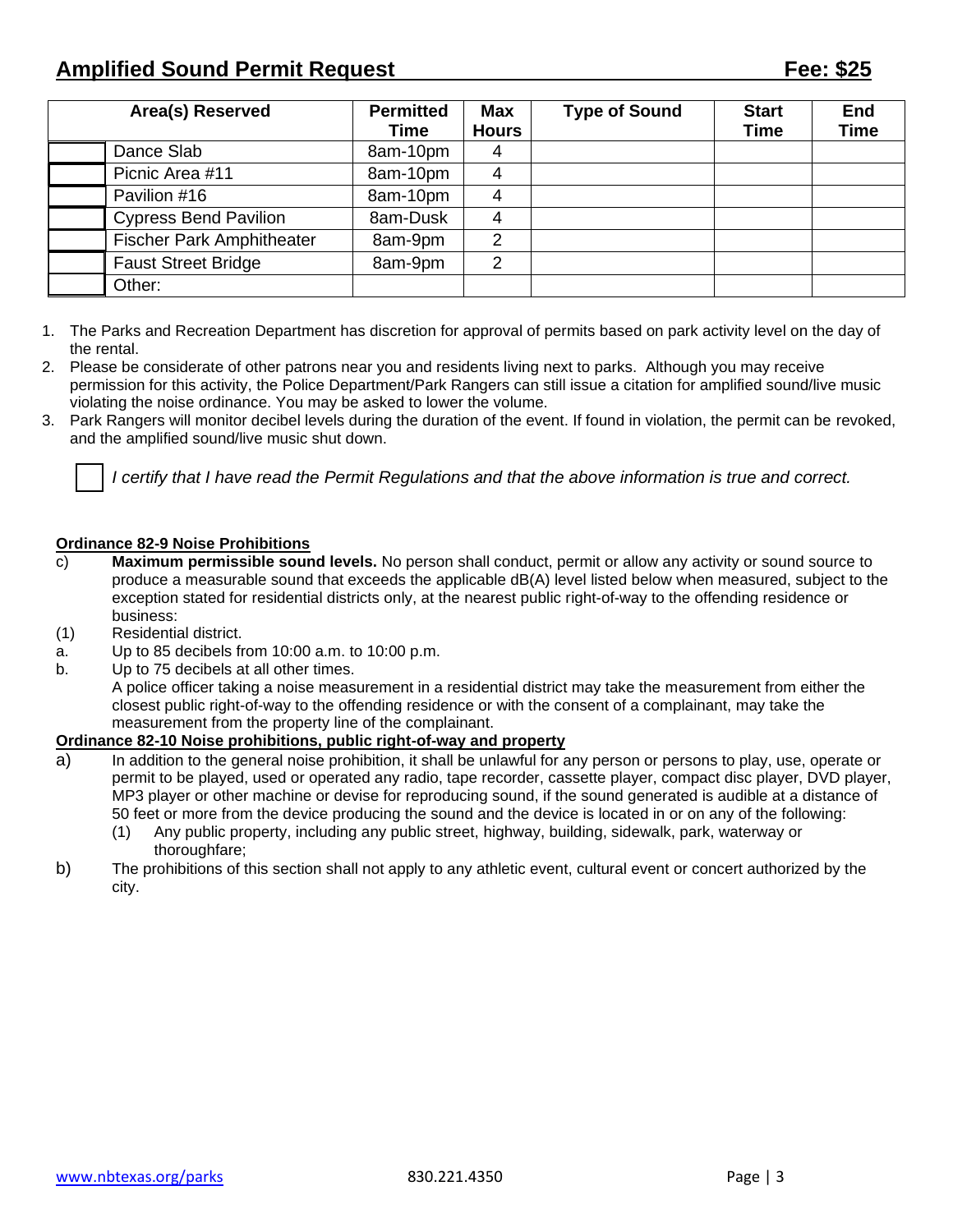## **Oversized Grill / Vendor Truck Permit Request**

| - مم | $\cdot$<br>æ. |
|------|---------------|
|      |               |

| Park or Area(s) Reserved: Landa Park: | 5 <br>14.                            | Landa Haus<br>11A<br>6<br>16                                                                 |
|---------------------------------------|--------------------------------------|----------------------------------------------------------------------------------------------|
| <b>Cypress Bend</b>                   | <b>Fischer Park Hilltop Pavilion</b> |                                                                                              |
| <b>Camp Comal</b>                     | <b>Fred Fields</b>                   | <b>HEB Soccer Complex</b>                                                                    |
| Permit Requested: <sup>1</sup>        |                                      | $\bigcup$ Oversized Grill $\bigcup$ Catering Truck $\bigcup$ Food Truck $\bigcup$ Game Truck |
| Set-up Time:                          | Name of Caterer:                     |                                                                                              |
| Notes:                                |                                      |                                                                                              |
|                                       |                                      |                                                                                              |
|                                       |                                      |                                                                                              |

### **Oversized Grill/Vendor Truck Permit Regulations**

L

- 1. Parks and Recreation has discretion for approval of permits based on activity level on the day of the reservation.
- 2. Catering/Food Trucks are not permitted to sell food to park guests other than the party making the reservation.
- 3. Permit does not guarantee parking space availability. All parking is first come/first served.
- 4. The use of propane on oversized grills is allowed and must be contained on the trailer/vehicle.
- 5. Heating of oil (ex. fish fry), may be done by licensed caterers only and will require proof of liability insurance.
- 6. All oversized grills must be permanently affixed to a trailer.
- 7. When parked, trailers must be unhinged from vehicles and not be under trees or on grass
- 8. Oversized grills/Vendor Trucks must fit within one parking space. Overall trailer size may not exceed 14' in length. (Exception: Trailers at the Hilltop Pavilion in Fischer Park may not exceed 21' in length. Trailers at the Camp Comal Softball Complex may not exceed 20' in length).
- 9. Trailers/Trucks must be parked on a hard surface and not extend into the roadway, over grass/turf, or impede traffic.
- 10. Renter will be responsible for insuring safe use of grill/truck and proper disposal of all waste and coals.
- 11. Electric and water hook ups are not allowed/provided.

*I certify that I have read the Permit Regulations and that the above information is true and correct.*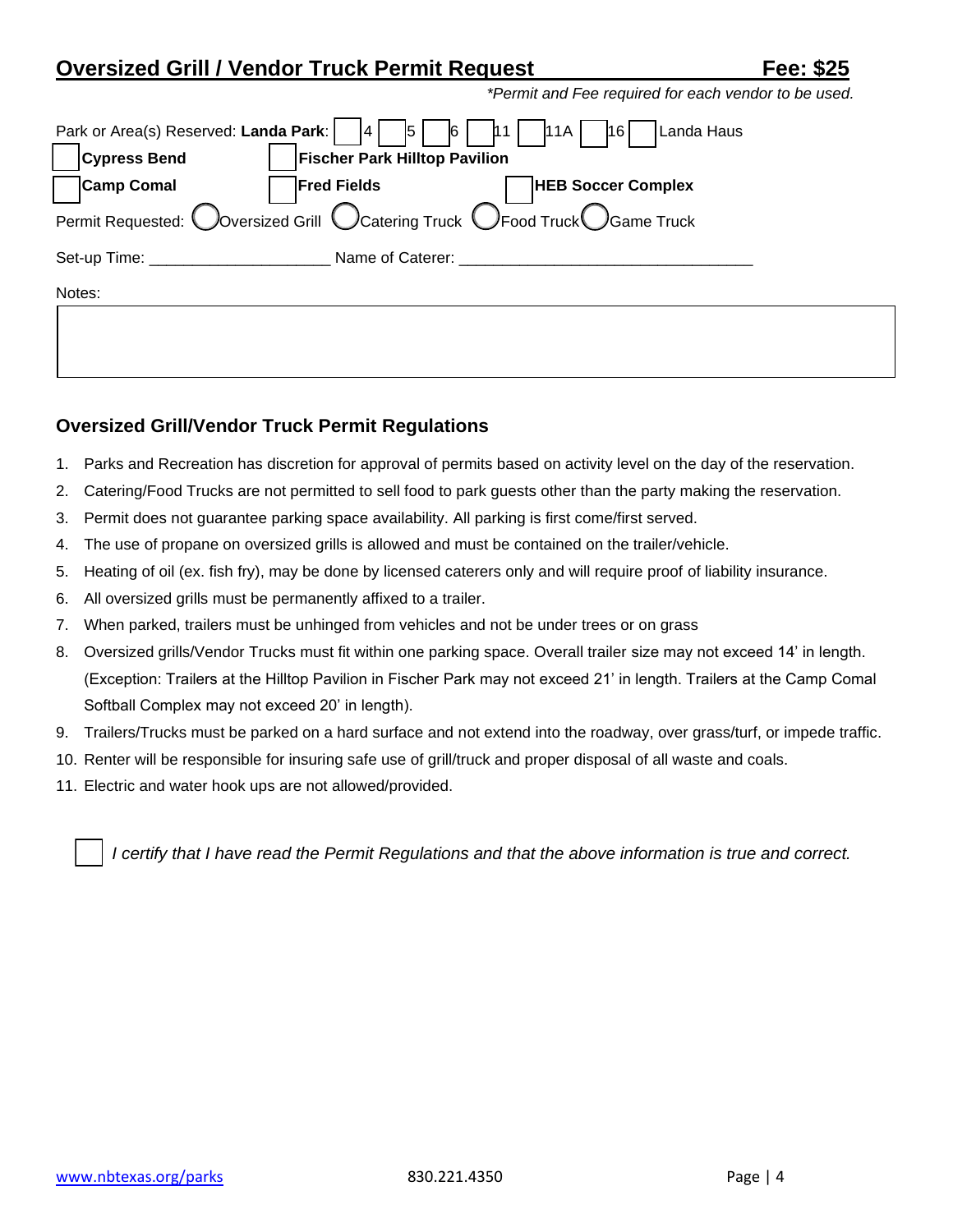| Area Reserved:    |   |  |    |  |     |    |    |                                 |
|-------------------|---|--|----|--|-----|----|----|---------------------------------|
| <b>Landa Park</b> |   |  |    |  |     |    |    | <b>Cypress Bend Park</b>        |
| Dance<br>Slab     | ∽ |  | ŽΑ |  | 11A | 15 | 16 | <b>Cypress Bend</b><br>Pavilion |
|                   |   |  |    |  |     |    |    |                                 |

### Vendor to be used: **Receipt from Inflatable Vendor must be presented when requesting permit.**

*\*Vendor must have on file with the Parks and Recreation Department or must provide a certificate of liability insurance for one million dollars naming the City of New Braunfels as additionally insured and have a current inspection sticker from the Texas Department of Insurance.*

### **Inflatable Amusement Rides/Festival Equipment Regulations**

- 1. Inflatable Amusement Rides are permitted only within specifically designated park areas with a permit.
- 2. Inflatable Amusement Rides requiring water for operation are prohibited.
- 3. Inflatable Amusement Rides may be no larger than 400 sq'. With approval of the Parks and Recreation Director or designee, larger rides may be considered for use at Cypress Bend Park.
- 4. Inflatable Amusement Rides may not be staked in the ground, but secured with other means (sand bags, water barrels) to insure safety of guests.
- 5. Parks and Recreation shall determine the location of such equipment within the park.
- 6. A "Hold Harmless and Indemnification Agreement" must be submitted seven days prior to the rental.
- 7. A certificate of liability insurance of one million dollars will be required and must be on file with City of New Braunfels Parks and Recreation Department. The renter shall name the City of New Braunfels as additionally insured.
- 8. Inflatable Amusement Rides must also have a current inspection certificate from the Texas Department of Insurance.
- 9. Usage of devices is restricted to the party receiving written permission and is not to be used by the public.
- 10. A fee to use the device cannot be charged to individuals participating in your event within the park on the day of your reservation.
- 11. Inflatable device must be monitored by an adult (18 years or older) at all times.
- 12. You must bring this agreement and receipt from Inflatable Vendor on the day of your reservation.

*I certify that I have read the Permit Regulations and that the above information is true and correct.*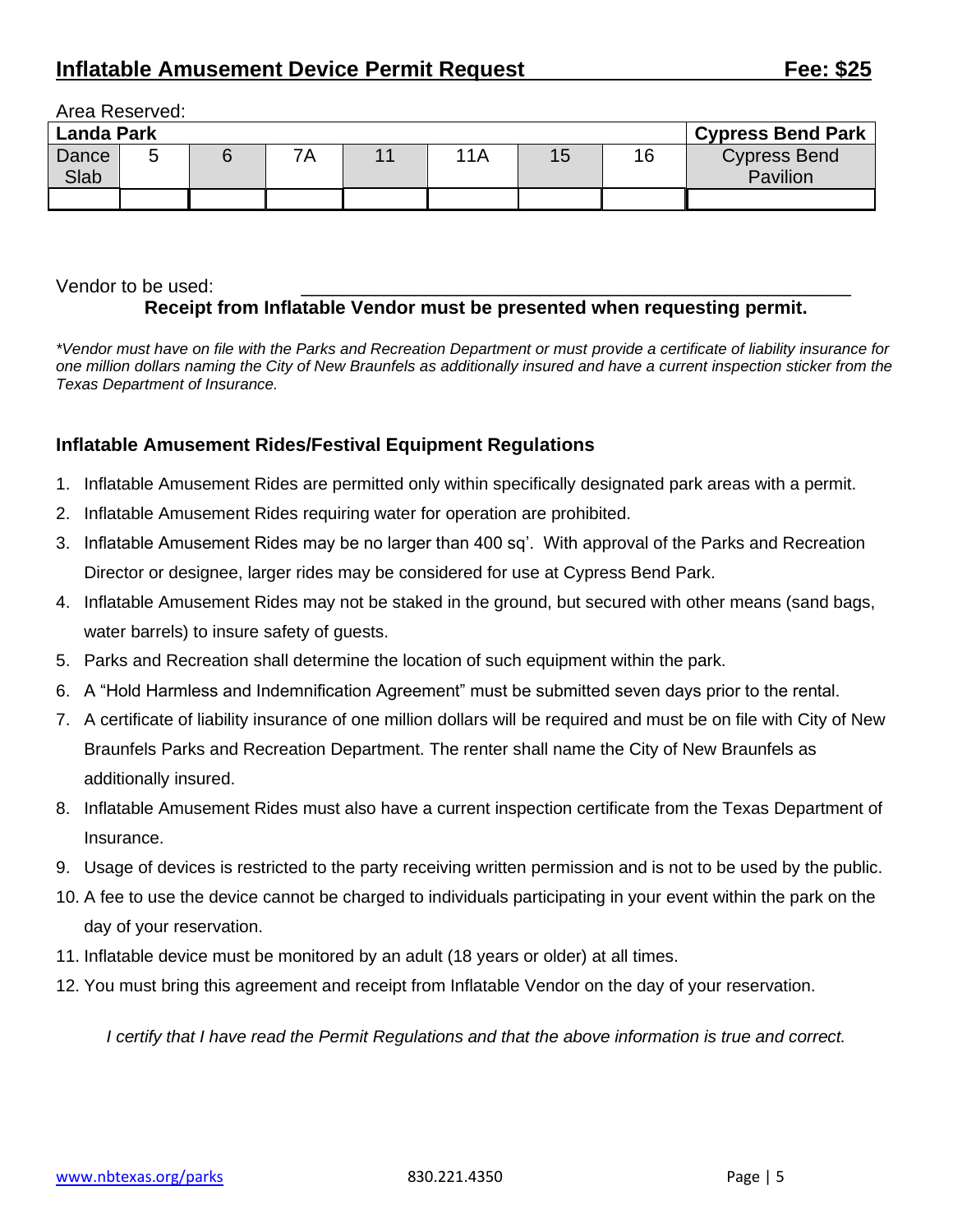I, \_\_\_\_\_\_\_\_\_\_\_\_\_\_\_\_\_\_\_\_\_\_\_\_\_\_\_\_\_\_\_\_\_\_\_\_\_\_\_\_\_\_\_\_\_\_\_\_\_\_\_\_\_\_\_\_\_\_\_\_\_\_\_\_\_\_\_\_\_\_\_\_\_\_

#### (Name of Lessee)

agree to indemnify, defend, and hold harmless the City of New Braunfels, its agents, officers, and employees from and against any and all liability, expense, including defense costs and legal fees, and claims for damages of any nature whatsoever, arising from or connected with

\_\_\_\_\_\_\_\_\_\_\_\_\_\_\_\_\_\_\_\_\_\_\_\_\_\_\_\_\_\_\_\_\_\_\_\_\_\_\_\_\_\_\_\_\_\_\_\_\_\_\_\_\_\_\_\_\_\_\_\_\_\_\_\_\_\_\_\_\_\_\_\_\_\_\_

#### (Name of vendor/company)

operations or services for a special event, (examples: inflatable castle/moonwalk, or other rentable amusement devices, etc.), including, but not limited to, liability, expense, and claims for damages of any nature whatsoever, arising from or connected with special event under this agreement, including, but not limited to, liability, expense, and claims for: bodily injury, including death or property damage caused by negligence, creation or maintenance of a dangerous condition of property, breach of express or implied warranty of product, defectiveness of product, or intentional infliction of harm, including any worker's compensation suits, liability, or expense, arising from or connected with services performed by or on behalf of any person pursuant to this agreement.

Signed: \_\_\_\_\_\_\_\_\_\_\_\_\_\_\_\_\_\_\_\_\_\_\_\_\_\_\_\_\_\_\_\_\_\_\_\_\_\_\_\_\_ Date: \_\_\_\_\_\_\_\_\_\_\_\_\_\_\_\_\_\_\_\_\_\_\_\_\_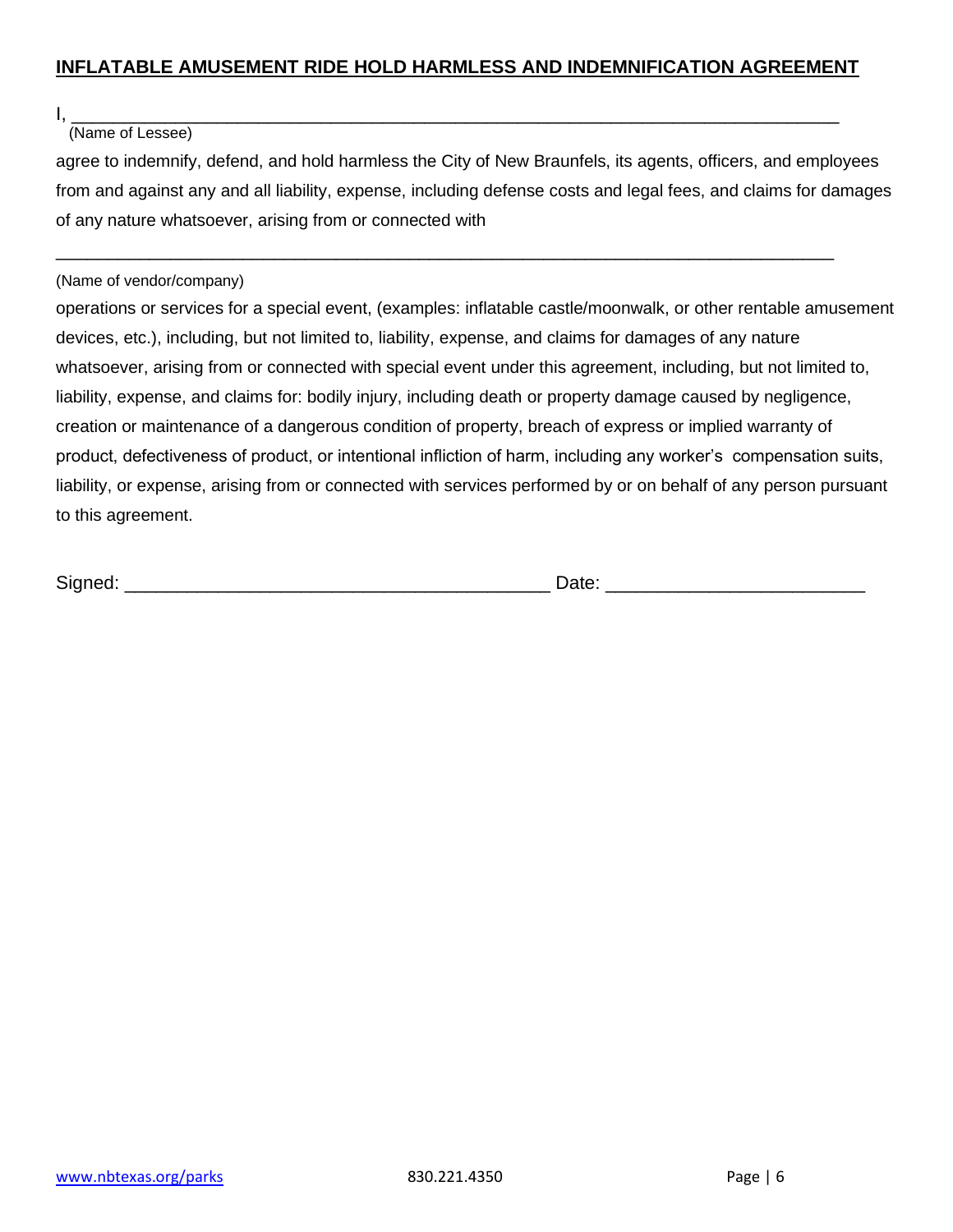## **Walk/Race Permit Request Fee: \$50**

| Walk/Race Start & End Time:              |                                                                                                                                                   |
|------------------------------------------|---------------------------------------------------------------------------------------------------------------------------------------------------|
| Will there be a child's Walk/Race? Fes [ | <u>INo</u><br>If Yes, Start & End Times: __                                                                                                       |
| Last Day for Participant Registrations?  |                                                                                                                                                   |
| Attachments required:                    | Map of Walk/Race route<br>Map of Child's Walk/Race route (if applicable)<br>Ilnsurance certificate<br>Road Closure Form (obtained from City Hall) |

- The Parks and Recreation Department reserves the right to audit functions for excessive attendance. Additional fees will be assessed if the rental exceeds stated participation and/or the rental can be terminated immediately.
- Renter will be responsible for costs associated with Park Ranger patrol/traffic control, as well as any Police Department requirements for traffic control.

*I certify that I have read the Permit Regulations and that the above information is true and correct.*

#### **All Walks and Races in city parks require the following:**

- 1. Walk/Race Special Use Permit Request
- 2. Map of route
- 3. Insurance certificate
- 4. Road closure form (obtained from City Hall)
- 5. Review of route by NBPD
- 6. Portable restrooms as required
- 7. Solid waste containers as required
- 8. The Parks and Recreation Department reserves the right to audit functions for excessive attendance. Additional fees will be assessed if the rental exceeds stated participation and/or the rental can be terminated immediately.
- 9. **Organization/individual sponsoring the walk/race will be responsible for costs associated with Park Rangers for traffic control.**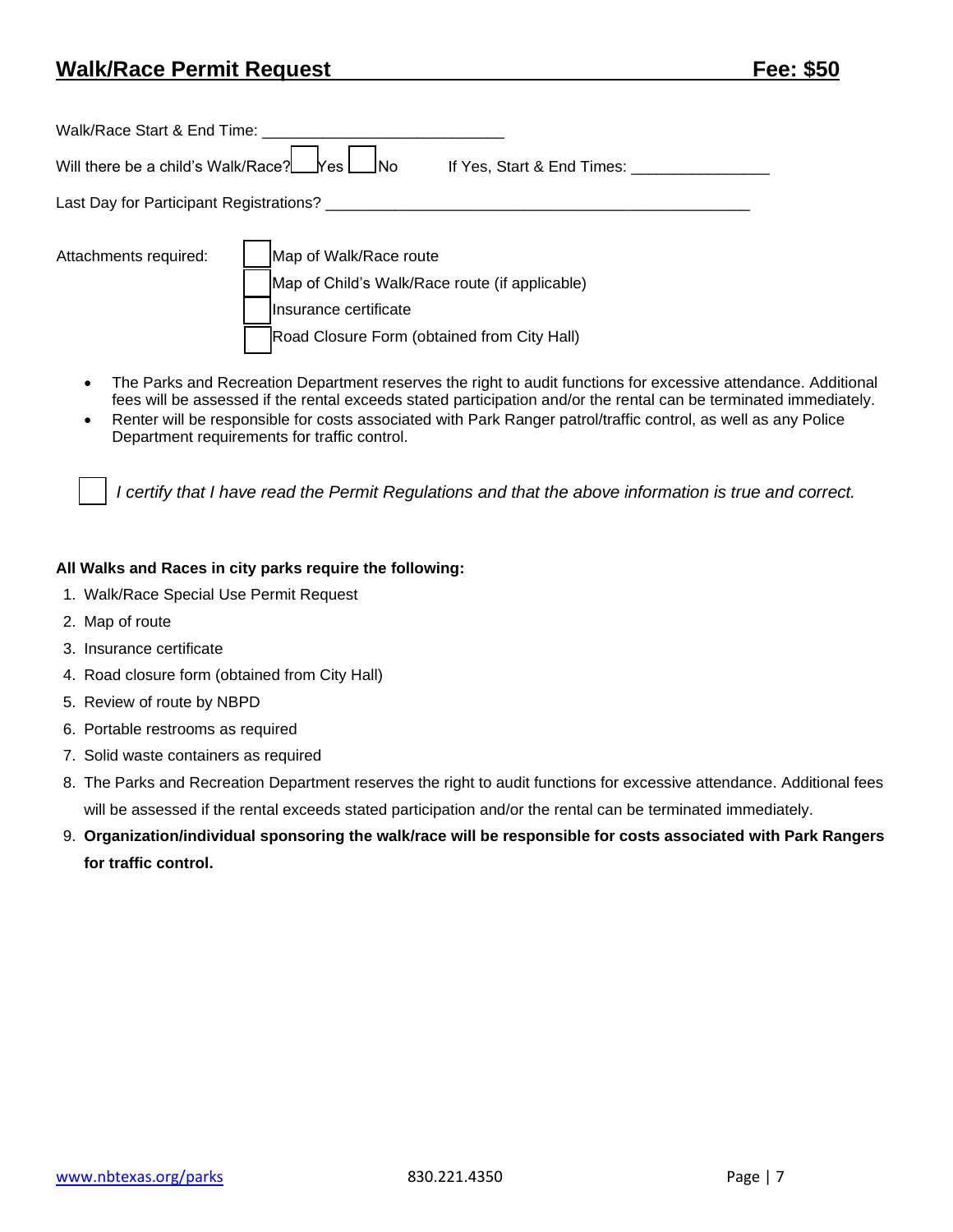Event must be open to the public. Vendor permits are not permitted for private park rentals.

| Name of Vendor | Fee |
|----------------|-----|
|                |     |
|                |     |
|                |     |
|                |     |

Please Note: Proof of Insurance Coverage May Be Required.

USER agrees and acknowledges that it has inspected and accepts the Premises in their present physical condition and agrees to make no demands upon the City for any improvements or alterations. USER is responsible for maintaining the Premises in good, clean and orderly condition and agrees to repair all damages caused by USER, its representatives or affiliates and return the Premises to its pre-Agreement condition, within 48 hours after termination of this Agreement, unless otherwise agreed to in writing by the DEPARTMENT.

USER shall indemnify and hold harmless the CITY, its agents, officials and employees from any and all claims for bodily injury, illness, death, personal injury or property damage arising out of the activities of USER and its members and invitees in connection with activities conducted under this Agreement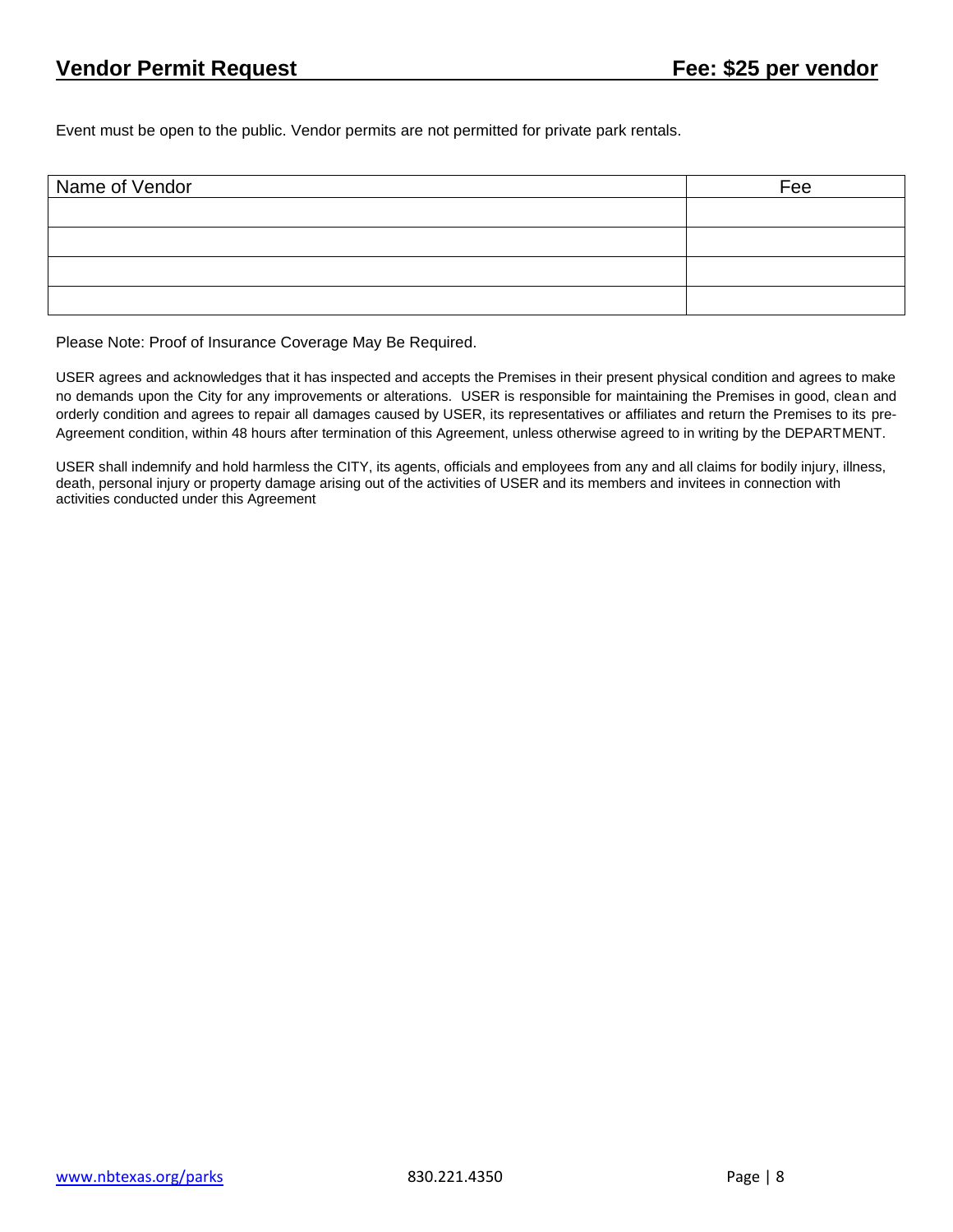## **SPECIAL USE PERMIT REGULATIONS**

#### **Right of Review**

The Parks and Recreation Department may impose reasonable conditions or restrictions on the approval of permits, including but not limited to any of the following:

- − Amplified Sound
- − Sports
- Equipment or Vehicles
- − The number of persons to be present
- The location of performance areas, bandstands, stages, etc.
- − Inflatable Amusement Rides
- − Time of Event

#### **Entry Fees**

It is not permissible to charge entry into any public park without written approval from the Parks and Recreation Administration Office. Citizens must not be denied entry into any park due to your special event.

#### **Insurance**

All events that involve the following are required to purchase a general liability insurance policy for one million dollars naming the City of New Braunfels as an additional insured. The Parks and Recreation Department may require the renter to purchase additional insurance because of the type of event or event history.

- − walking
- − running
- − biking
- − athletic competitions
- − where a fee or donation is paid for admission

#### **Security**

If it is deemed necessary, it shall be the responsibility of the person or organization making the reservation to provide necessary security to ensure orderly behavior and protect property. If required, security for Reserved Area Picnic rentals will be determined by the NB Police Department. An additional cost for security will be assessed by the NB Police Department. Parks and Recreation reserves the right to cancel the event if adequate security is not on site. Please contact the NB Police Department at 830.221.4100 to arrange security.

Conditions that may require security include, but are not limited to, closing of roadways, number of guests and type of event.

#### **Refunds**

The reservation fee, as set forth in this section, may be refunded under the following conditions:

- 1. Full refund of the reservation fee in those cases where the Director of Parks and Recreation or designated representatives are notified of cancellation of reservation not less than 14 days prior to the date of use of the reserved area.
- 2. Refund of one-half of the reservation payment may be authorized if cancellation is received by the Director of Parks and Recreation or designated representatives between 14 days and the day prior to the date of use of the reserved area.
- 3. The only exception to the refund provisions as set forth in this subsection shall be with the approval of the Parks and Recreation Director.

#### **Exceptions for Issuance of Permits**

A permit shall be issued, unless it is found:

- That the proposed activity or use of the park will unreasonably interfere with or detract from the general public use and enjoyment of the park;
- − That the proposed activity or use of the park will unreasonably interfere with or detract from the public health, safety or welfare;
- That the conduct of the proposed activity or use is likely to result in or create a clear and present danger of violence by the applicant to persons or property resulting in serious harm to the public;
- That the facilities desired have been reserved for another activity or use at the day and hour requested in the application;
- That the event would violate any federal, state or municipal law;
- − That the nature of the event could cause unreasonable or undue environmental damage to the site.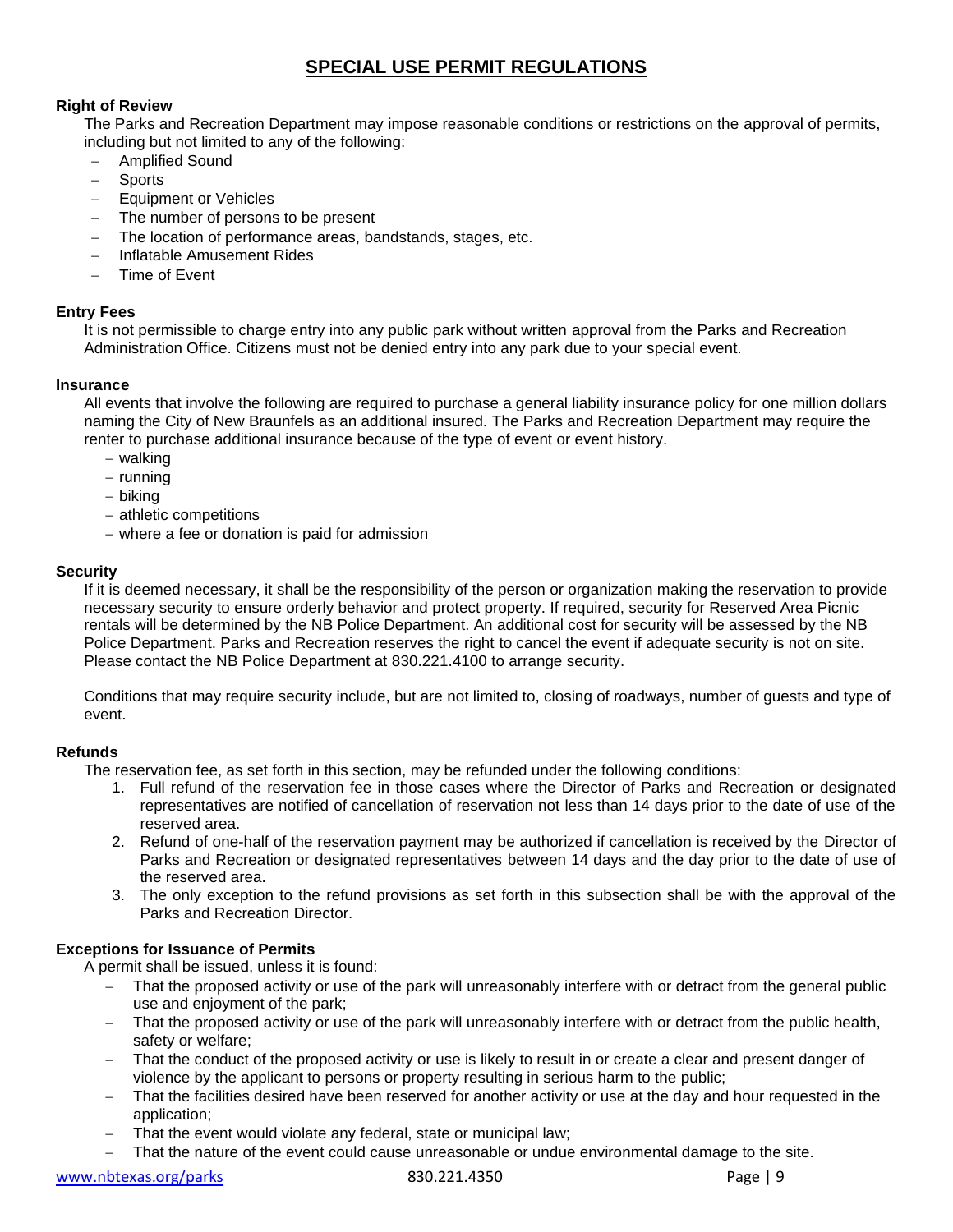## **CITY OF NEW BRAUNFELS PARK RULES**

The following are prohibited in all city parks:

- − Glass containers
- − Individual portable (personal) grills
- Tents and hammocks
- Items staked into the ground
- − Ground fires
- − Skateboarding, in-line skating, or roller skating on or around historical monuments and the Dance Slab.
- Use of metal detector in city parks and wildlife preserves
- Use of firearms, air-guns, slingshots, bows & arrows, or gigs
- − Loud music, excessive noise, and disturbing conduct
- − Littering
- Camping or overnight lodging
- Launching or docking watercraft in Landa Park or Fischer Park
- Use of tobacco products on or within 50 feet of any outdoor city-owned youth athletic fields, skate park, playground, or playground equipment located within the city limits of the city.
- Nails or staples are not allowed to secure decorations. No additional signage is allowed to advertise your picnic and you are responsible for total cleanup of picnic areas.
- − Cutting, destroying, or removing vegetation, trees, and deadwood without permission from park officials.
- − Feeding wildlife
- 1. Park hours for all parks: 6:00 am- 12 Midnight. Exception: Cypress Bend Park: 6:00 am Dusk
- 2. Reservations are required for all group picnic areas and pavilions.
- 3. Park Rangers will collect a \$25.00 per picnic space fee in season (Easter Weekend Oct 31). A picnic space includes but is not limited to tables, chairs, blankets, and/or canopies. City of New Braunfels residents may use one picnic space free of charge with proof of residency.
- 4. With the exception of Landa Park, Fischer Park and Camp Comal, the consumption of alcoholic beverages or the possession of an open alcohol container in city owned parks is prohibited by city ordinance. At Landa Park, Fischer Park and Camp Comal, the consumption of alcoholic beverages or the possession of an open alcoholic beverage container in designated parking areas or within 25 feet of a roadway is prohibited.
- 5. All parking areas are available on a first come, first served basis. Parking in any grass area or non-designated parking area is prohibited.
- 6. Pets must be on a leash at all times and are not allowed in Comal Springs, in any waterway throughout Landa Park, Fischer Park or the Fischer Park Sprayground.
- 7. Only freestanding canopies without bottoms are permitted for use.
- 8. Skateboarding, in-line skating, or roller skating is permitted on sidewalks only. Walkers have the right-or-way on multipurpose trails. JAWS Skatepark allows skates and skateboards only.
- 9. Events will be required to remit a fee of \$25 for each vendor selling merchandise or concessions.
- 10. Volleyball and horseshoes are permitted only in designated areas.
- 11. Wading and swimming permitted only in designated areas.
- 12. Nature trails are for pedestrian use only. Bicycles, motorcycles, vehicles, etc. are prohibited (except Dry Comal Trail).
- 13. No person may operate a motor vehicle at any park facility or wildlife preserve, except upon roads, driveways, parking areas, and areas designated open to motor vehicles except as authorized by the department.
- 14. Advertising, selling of goods, products, or services by authorized park concessionaires only.
- 15. No person may use an area or facility for any purpose contrary to its designated purpose. Facility users may not exceed the maximum limit of people established for a facility. For example, a single table maximum is 8 people.
- 16. Fishing is allowed only with a regular rod and reel. Net fishing is not permitted in environmentally sensitive areas. A state fishing license and freshwater fishing stamp are required per Texas Parks and Wildlife regulations.
- 17. All habitat and wildlife are protected.
- 18. All sites, objects, buildings, artifacts, implements, and locations of historical, archeological, geologic, scientific or educational interest of every character located in, on or under the surface of any park facility and wildlife preserve are protected.